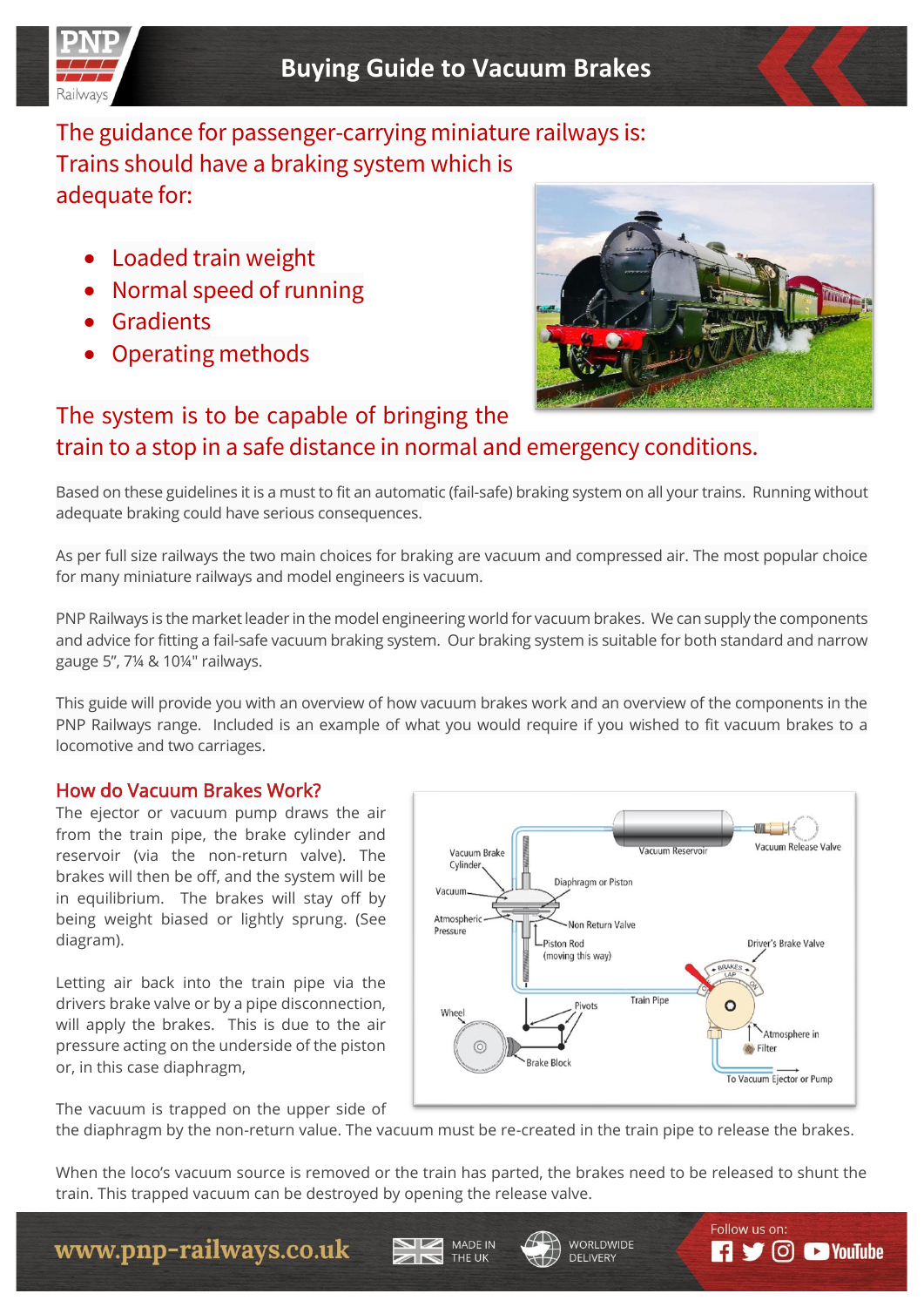

#### What do I use to create vacuum?

You will need either a vacuum pump or ejector. For electric or internal combustion powered locomotives, you will require a vacuum pump fitted to a train to evacuate the atmospheric pressure from the train pipe, reservoirs and brake cylinders to keep the brakes off. It is usually controlled from the driver's brake valve.

For creating vacuum on steam locomotives, you will need an ejector. The ejector consists of a series of cones inside a tube. Steam can pass through the cones so that a vacuum is created in the main body and thus in the brake pipe to which it is connected. A vacuum pump can also be used instead of the ejector.

#### How do I limit the amount of vacuum in the system?

If your steam locomotive has been fitted with an ejector, fitting a vacuum limiting valve will allow you to set the highest limit of vacuum used in the system. This is usually 12" -15" of mercury, shown as Hg units on the vacuum gauge. An electric pump has a vacuum switch which can be set to the required vacuum level.

#### Why is it important to limit the vacuum in the system?

If the reservoir vacuum is ever higher than the vacuum achievable by the pump or ejector, the brakes will stay on and not come off.

#### What do I use for the brake pipe?

The vacuum brake system is controlled through a brake pipe (The train pipe) connected to a brake valve in the driver's cab. Each vehicle in the train should have at least one brake cylinder and vacuum reservoir.

The train pipe can be a flexible PVC hose that runs the length of the train. It is connected between vehicles, which can be uncoupled when the locomotive and rolling stock separate. When separated the loss of vacuum will allow air at atmospheric pressure to apply the brakes, making the vehicles fail safe. Releasing the vacuum in the reservoir side of the actuator with the release valve allows atmospheric pressure on both sides of the diaphragm, thus releasing the brakes.

#### Overview of components in the PNP Railways vacuum brake range

#### Vacuum Pump

For electric or internal combustion locomotives, you will require a 12v Vacuum Pump. The PNP Railways Vacuum Pump has an on/off switch, adjustable vacuum level control, relay, non-return valve, thermal cut out and fuses. All mounted in a case, piped and ready to run. When installed, turn on and let the vacuum switch run the system.



The pump should hardly need to run. If it does, then check that all the vacuum connections are good, and the end tails are on their dollies. The vacuum high limit is set by a switch mounted within the pump.

Please note: When used on a different locomotive or vacuum generator on a fitted set, it is best to expose all vacuum reservoirs to atmospheric pressure and re-evacuate to the current vacuum limit in use.

MADE IN

No other limiter of electrical or mechanical type should be used in conjunction with the pump.



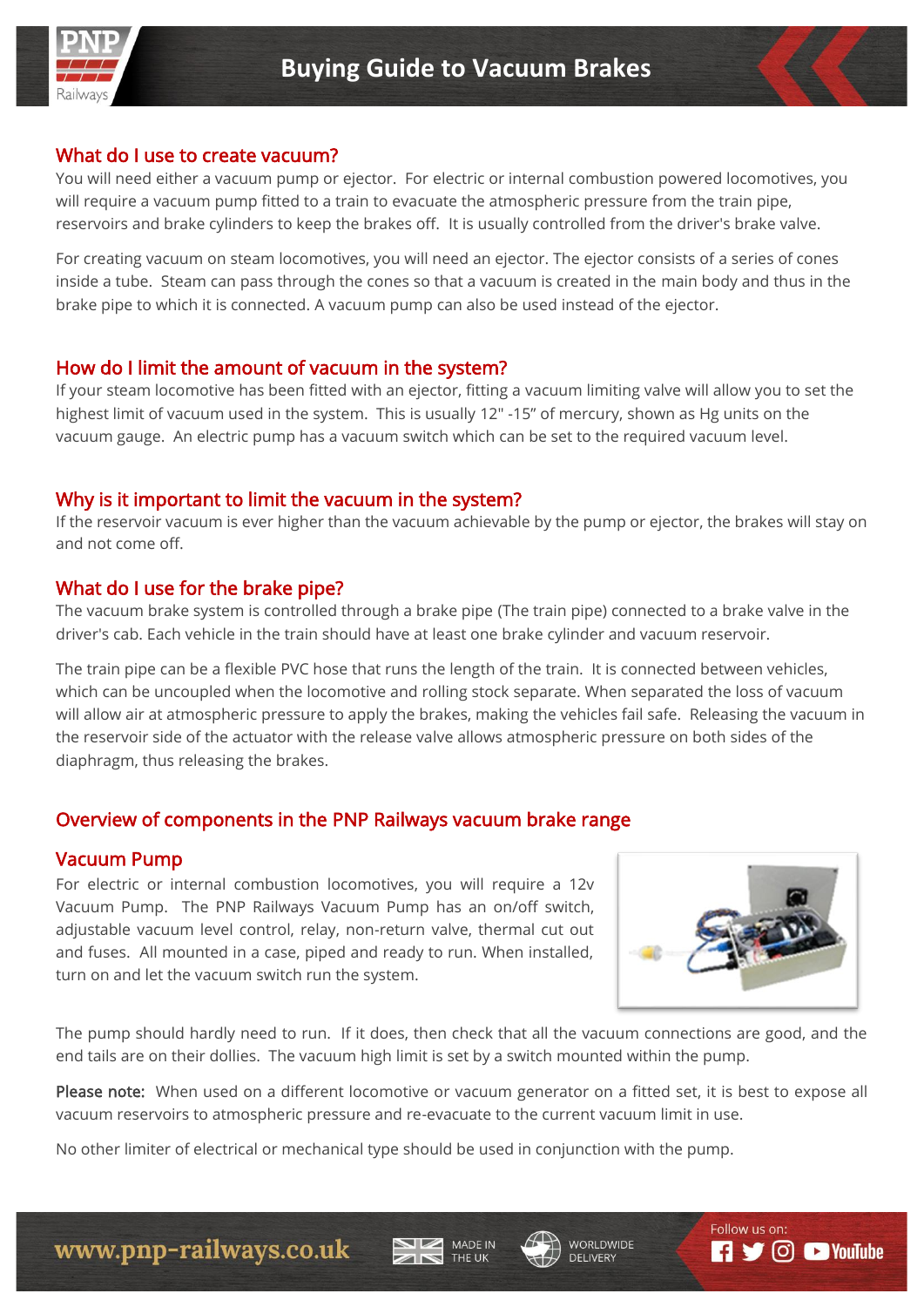

# Vacuum Ejector

There are two sizes of ejector in the range both by Bob Bransom, designed to create the most vacuum using the least amount of steam. Both provide a reliable and effective means of creating vacuum on steam locomotives for powering the brakes systems fitted to 5", 7¼" & 10¼" gauge rolling stock.





## Vacuum Limiting Valve

This is for use on steam locomotives fitted with an ejector. It is used to set the highest limit of vacuum used in the system. Limiting the amount of vacuum is important because if the reservoir vacuum is ever higher than the vacuum achievable by the pump or ejector, the brakes will stay on and not come off. PNP Railways limiting valves are easily adjustable and are small enough to be mounted discretely.



#### Vacuum Release Valve

The release value is employed to allow atmospheric pressure into the vacuum reservoir. To release a detached vehicle.

#### Brake Actuator

There are two types of brake actuation kit in the PNP Range, our standard kit and kit with trunnion mounting.

### What is the difference between the standard brake kit and kit with trunnion mounting?

The only difference between the kits is the way that the actuators can be mounted. The standard kit has a stud extending from the rear cover and the other with two bearings mounted at its mid-point. If space is at a premium, then the trunnion version is the better option. The kits are very easy to assemble, no machining required.





#### Vacuum Reservoir

The reservoir is a necessary component when fitting vacuum brakes. The reserve of vacuum (if there is such a thing) makes it possible to create the differential between it and atmospheric pressure to apply a force on the diaphragm, thus applying the brakes.

#### Drivers Brake Valve

There are two types of drivers brake valves in the PNP Range. The 1/3<sup>rd</sup> scale progressive brake valve works with both electric and steam generated vacuum and is particularly good when used in conjunction with the vacuum pump. The combined vacuum and steam valve have been designed to allow the operation of a locomotive steam brake and application of the train vacuum brake with the same control handle.







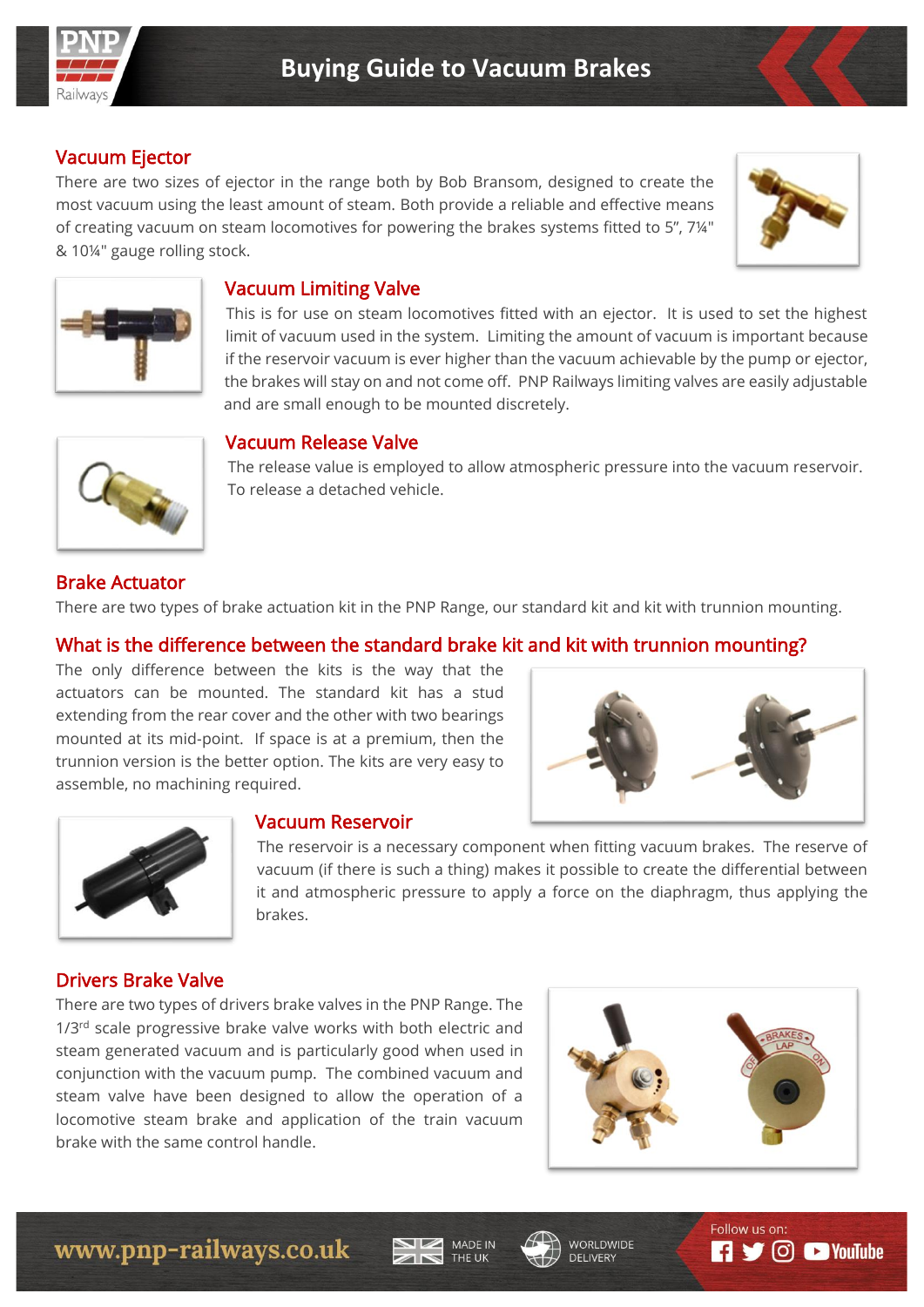

#### Gauges

Two gauges can be used, one to show the train pipe vacuum and the second to show the vacuum in the reservoir on the loco. We offer two types of gauge, one brass and one plastic. One only on the train pipe is enough.

#### Brake Blocks

There are five types of brake blocks in the PNP Railways range.

## What are the brake blocks made from?

All brake blocks are plastic injection moulded in a grade of nylon which is filled with glass beads to a level of 40%. The beads are very small and provide the braking medium with the plastic acting as the carrier

The plastic brake blocks bed into the wheels and remove traces of dirt and aluminium. They will also not attach to the wheels with rust.

# Standard Brake Blocks

# There are two types of standard brake blocks.

The 1/3rd scale brake blocks are for use on 7¼" narrow gauge prototypes with wide wheel profiles (5" - 8" diameter).

The smaller 1/8th scale blocks are for standard scale 7¼" gauge rolling stock or locomotives with a 4" - 5"-wheel diameter. If required these blocks can be machined to fit larger scale 5"-gauge stock

Before use you will need to drill a hole for the brake hanger.

#### [Link to video](https://youtu.be/NQYPbYnFX1I) – How to drill brake blocks

#### RCH Brake Blocks

There are two sizes RCH brake blocks in the range. They have flange clasp detail as used on wagons without cross tie rods. Supplied in a set of 4 with three predrilled holes. No machining required; they can be used straight from the packet.

The 7¼" standard scale version are suitable for locomotives and rolling stock, with a wheel diameter of 4¼" (scaled from 3' 1" full size wagon wheel). This version is available in black or rust.

The 10¼" standard scale version is suitable for locomotives and rolling stock, with a wheel diameter of 7" (scaled from 3' 1" full size wagon wheel). This version is available in black only.



#### Handed Brake Blocks

The largest brake block in the range has been designed to fit the largest 7¼" narrow gauge and 10¼" standard scale models.

The brake blocks are left and right-handed. This is because the hanger position is below centre. Being handed allows room for sets of blocks to be fitted to close coupled wheel sets. This block is suitable for 10" diameter wheel but will suit a wheel from 8" to 12".









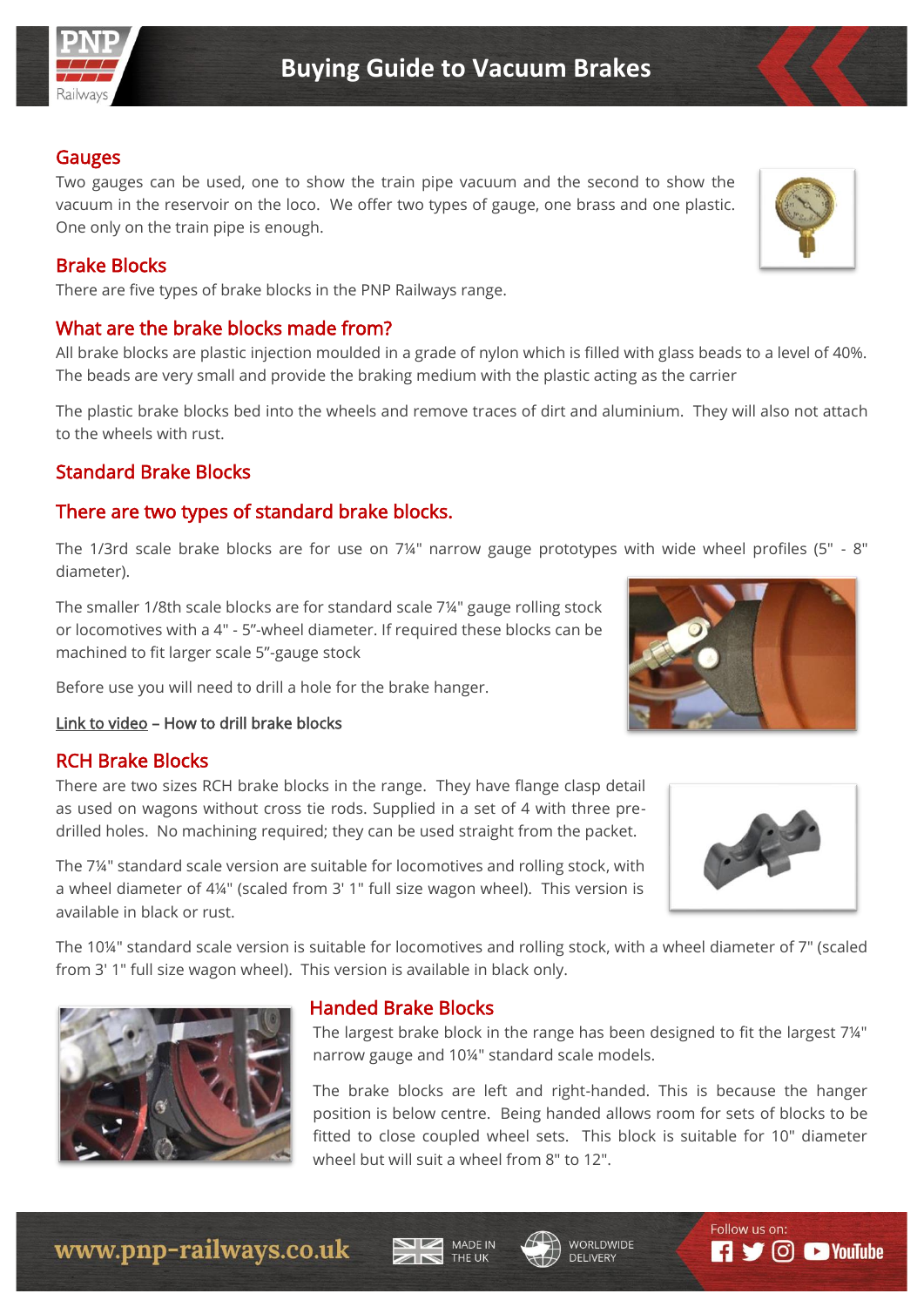

#### Vacuum Hoses

We can supply a 1/3rd Scale vacuum hose with swan neck and coupling set. Suitable for 7¼", 10¼" narrow gauge stock.

A set of castings and ribbed hose suitable for 10¼" standard scale and smaller 7¼" narrow gauge types i.e. Romulus' etc.



Vacuum hoses only are also available in 5" gauge, 7 ¼" & 10 ¼". All are suitable for passenger carrying rolling stock.



# Ancillary Equipment

We can supply all the pipe and fittings to install the system.

#### What components do I need?

We are frequently asked what items are required to fit vacuum brakes.

There are of course many different types of locomotives and rolling stock so there is no generic answer. The solution shown below is based on a narrow-gauge Romulus hauling two eight wheeled wagons. On the loco, all wheels are braked whilst on the wagons just the rear four-wheel bogie is braked.

| <b>Product</b> | Part No. | Description                                                                                                          | Qty | <b>Unit Cost</b> | <b>Total Cost</b> |
|----------------|----------|----------------------------------------------------------------------------------------------------------------------|-----|------------------|-------------------|
|                | PNR-4R   | Vacuum Ejector<br>Required to create the vacuum                                                                      |     | £78.95           | £78.95            |
|                | PNR-1H   | Vacuum Limiting Valve<br>Used to set the limit of vacuum in the<br>system                                            |     | £40.95           | £40.95            |
|                | PNR-3P   | 714" Narrow Gauge Progressive Brake<br>Valve with Lap                                                                |     | £195.90          | £195.90           |
|                | PNR-2D   | Vacuum Brake Kit with Trunnion. This<br>version is to allow for fitting in carriages<br>where space may be an issue. | 3   | £45.70           | £137.10           |
|                | PNR-1C   | Vacuum Reservoir<br>To hold a reserve of vacuum without<br>which the brakes would not be able to<br>be applied       | 3   | £17.00           | £51.00            |





Follow us on:

 $\Box$   $\Box$   $\Box$  YouTube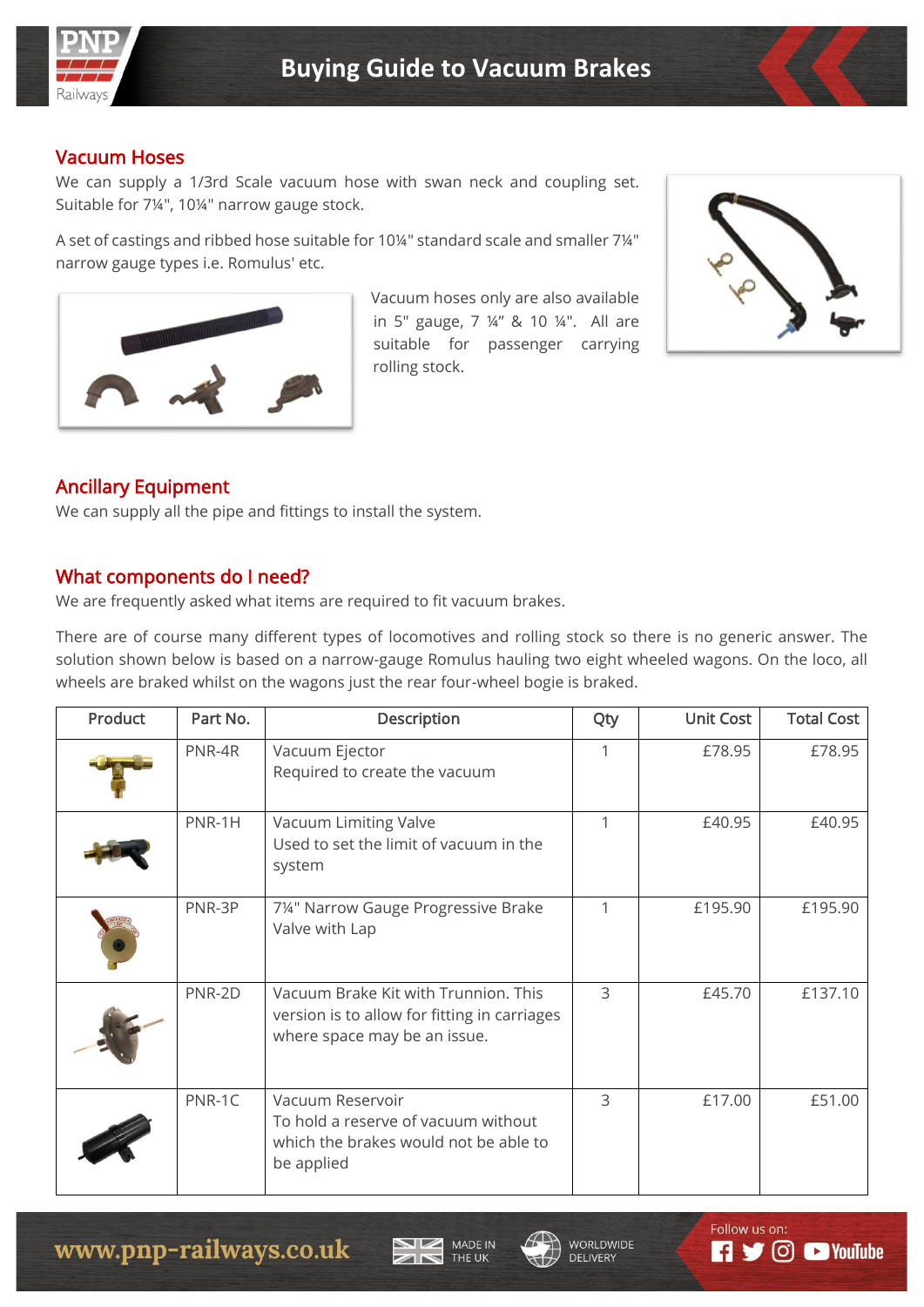

# **Buying Guide to Vacuum Brakes**

| <b>Total Including VAT</b> |               |                                                                                                                                                          | £716.05        |        |         |
|----------------------------|---------------|----------------------------------------------------------------------------------------------------------------------------------------------------------|----------------|--------|---------|
|                            | <b>PNR-11</b> | Clear PVC Tube 3 1/16th                                                                                                                                  | 4 m            | £1.15  | £4.60   |
|                            | PNR-1L        | Male Taper Hose                                                                                                                                          | $\mathsf{3}$   | £1.85  | £5.55   |
|                            | PNR-1M        | <b>BSP Socket</b>                                                                                                                                        | $\mathsf 3$    | £2.10  | £6.30   |
|                            | $PNR-1$       | T-Hose Connector                                                                                                                                         | 6              | £1.45  | £8.70   |
|                            | PNR-1E        | 1/3 Scale Brake Blocks (Set of 4)                                                                                                                        | $\overline{3}$ | £15.80 | £47.40  |
|                            | PNR-3U        | Vacuum Gauge - Brass<br>Two are required, one to show the<br>vacuum in the train pipe and the<br>second to show what is in the reservoir<br>on the loco. | $\overline{2}$ | £51.80 | £103.60 |
|                            | PNR-1G        | Vacuum Release Valve Employed to<br>allow atmospheric air pressure into the<br>vacuum reservoir                                                          | $\overline{3}$ | £12.00 | £36.00  |
|                            |               |                                                                                                                                                          |                |        |         |

The PNP Railways vacuum brake system will give you complete peace of mind knowing that you can stop the train.







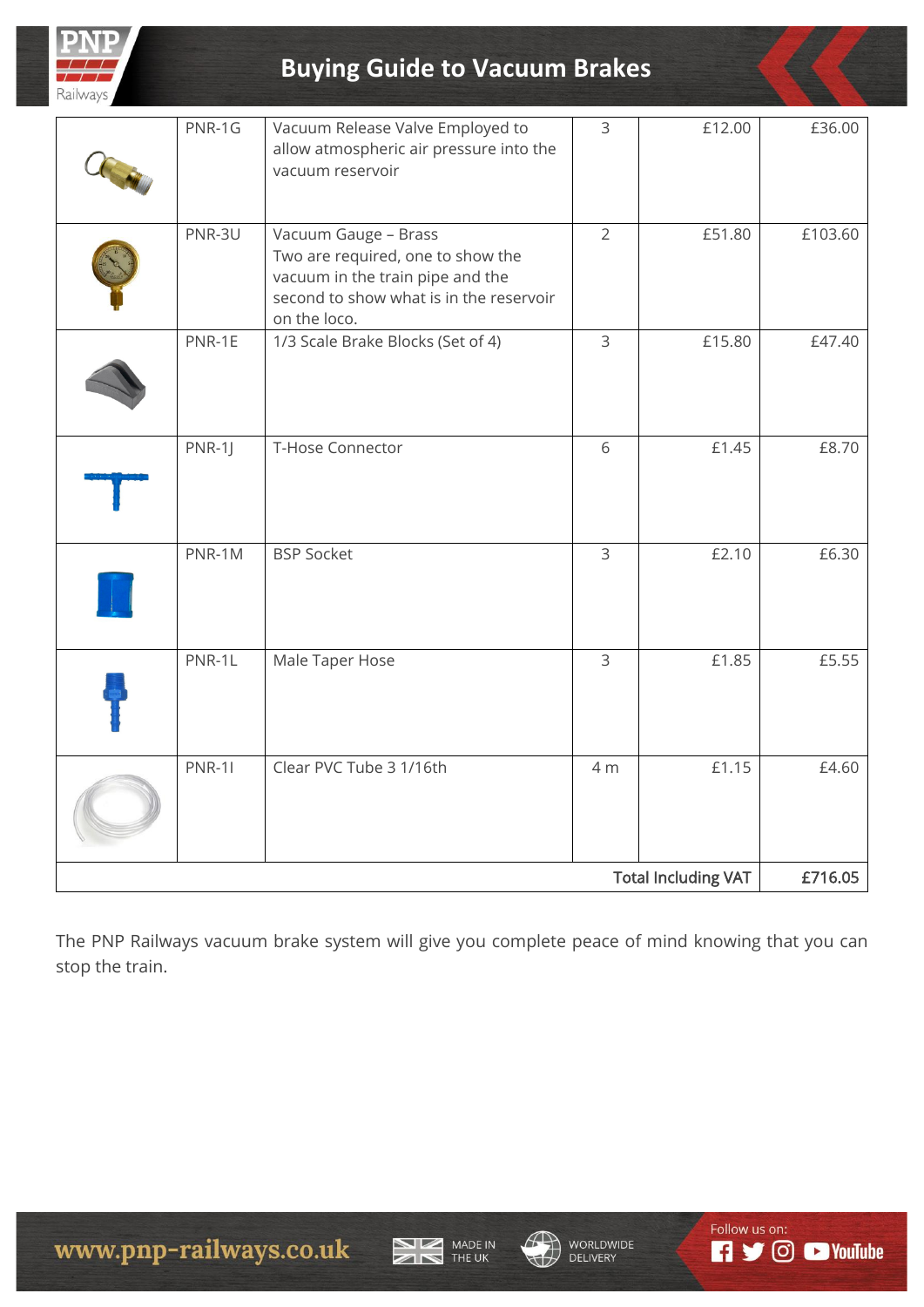

| <b>Vacuum Brakes Price List</b> |                                                                                                        |            |  |  |
|---------------------------------|--------------------------------------------------------------------------------------------------------|------------|--|--|
| <b>Vacuum Creators</b>          |                                                                                                        |            |  |  |
| <b>Vacuum Pump</b>              |                                                                                                        |            |  |  |
|                                 | For electric or internal combustion locomotives                                                        |            |  |  |
| PNR-2E                          | 12v Vacuum Pump                                                                                        | £413.00    |  |  |
|                                 | Dimensions: (L) 200mm x (W)150mm x (H) 75mm                                                            |            |  |  |
| <b>Vacuum Ejectors</b>          |                                                                                                        |            |  |  |
|                                 | Reliable and effective way of creating vacuum on a steam locomotive                                    |            |  |  |
| PNR-4R                          | Vacuum Ejector - No. 0                                                                                 | £78.95     |  |  |
|                                 | 20 to 35 in <sup>2</sup> Grate Area                                                                    |            |  |  |
| <b>PNR-12M</b>                  | Vacuum Ejector No. 3 with extra cones<br>75 to 100 in2 Grate Area                                      | <b>POA</b> |  |  |
| <b>Vacuum Limit Valves</b>      |                                                                                                        |            |  |  |
|                                 |                                                                                                        |            |  |  |
|                                 | Used to set the limit of vacuum in the system.                                                         |            |  |  |
| PNR-1H                          | Vacuum Limiting Valve                                                                                  | £40.95     |  |  |
| <b>Vacuum Gauges</b>            |                                                                                                        |            |  |  |
|                                 | Two gauges are required one to show the vacuum in the train pipe and the second to show what is in the |            |  |  |
| reservoir on the loco.          |                                                                                                        |            |  |  |
| PNR-3U                          | Vacuum Gauge - Brass - 1 5/8" DIA. 0-30in.Hg.<br>Includes back plate, nipple and nut                   | £51.80     |  |  |
| PNR-3Y                          | Vacuum Gauge - Plastic - 50mm 1/8" BSPT - 1000mbar/-30 inHg-0                                          | £13.00     |  |  |
| <b>Vacuum Brake Valves</b>      |                                                                                                        |            |  |  |
|                                 | Progressive brake valve particularly good for use with a vacuum pump                                   |            |  |  |
| PNR-3P                          | 7¼" 1/3rd Scale Narrow Gauge Progressive Brake Valve with Lap                                          | £195.90    |  |  |
| PNR-3Z                          | <b>Brake Valve Handle</b>                                                                              | £4.00      |  |  |
| PNR-4I                          | Brake Valve Legend Plate                                                                               | £7.00      |  |  |
|                                 | Will allow the operation of a locomotive steam brake and application of vacuum brake with              |            |  |  |
| the same control handle.        |                                                                                                        |            |  |  |
| PNR-10K                         | Combined Vacuum and Steam Brake Valve                                                                  | £185.05    |  |  |
|                                 | Suitable for 5" Standard Scale - Small 7¼" Narrow Gauge                                                |            |  |  |
| <b>PNR-10L</b>                  | Combined Vacuum and Steam Brake Valve                                                                  | £195.85    |  |  |
|                                 | Suitable for 7¼" Narrow Gauge - Small 10¼" Standard Scale                                              |            |  |  |
| <b>Brake Actuation Kits</b>     |                                                                                                        |            |  |  |
|                                 | The brake actuators transfer the force to the brake to achieve the braking effect.                     |            |  |  |
|                                 | <b>Vacuum Actuation Kit</b>                                                                            | £42.80     |  |  |
| PNR-1A                          | Dimensions: 110mm diameter x 210mm overall length<br>Piston Rod Travel - 20.6mm                        |            |  |  |
|                                 | Pulling Force - 30 Hg - 124lbs, 20 Hg - 83lbs, 15 Hg - 62lbs, 10 Hg - 41lbs, 5 Hg- 20lbs               |            |  |  |
|                                 | Vacuum Actuation Kit with Trunnion Mounting                                                            | £45.70     |  |  |
| PNR-2D                          | Dimensions: 143 diameter x 142mm Overall length Piston Rod Travel - 20.6mm                             |            |  |  |
|                                 | Pulling Force - 30 Hg - 124lbs, 20 Hg - 83lbs, 15 Hg - 62lbs, 10 Hg - 41lbs, 5 Hg - 20lbs              |            |  |  |
| <b>PNR-12H</b>                  | Refurbishment Kit for Vacuum Actuator                                                                  | £22.95     |  |  |

For either PNR-1A or PNR-2D

MADE IN

WORLDWIDE<br>DELIVERY

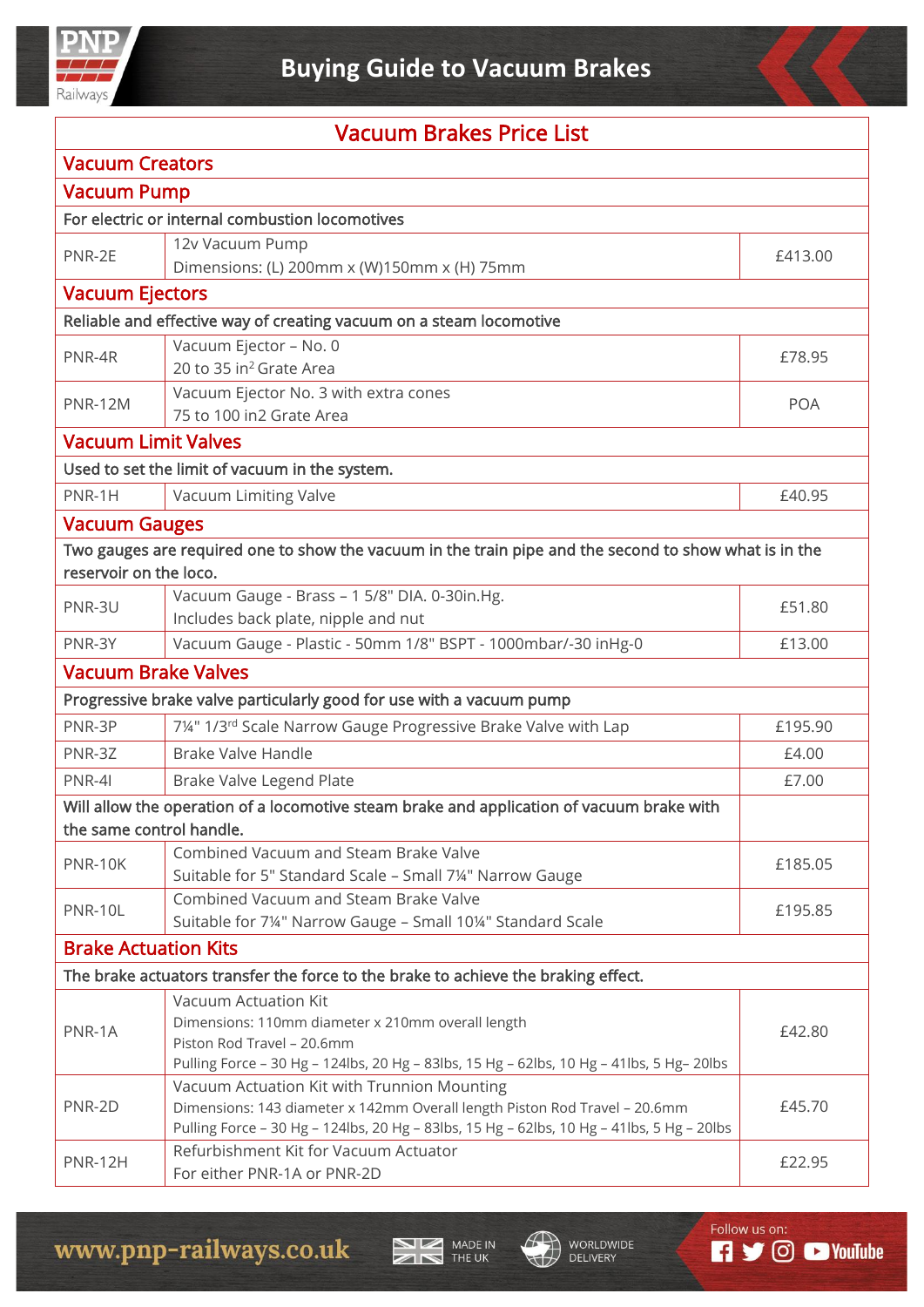

| <b>Vacuum Reservoir</b>                                                                    |                                                                                                                    |                    |  |  |
|--------------------------------------------------------------------------------------------|--------------------------------------------------------------------------------------------------------------------|--------------------|--|--|
| A necessary component to hold the reserve of vacuum                                        |                                                                                                                    |                    |  |  |
| PNR-1C                                                                                     | Vacuum Reservoir<br>Dimensions: Overall length 252mm x 68mm<br>Volume - 573 - 575 cubic cm                         | £17.00             |  |  |
| <b>Vacuum Release Valve</b>                                                                |                                                                                                                    |                    |  |  |
| Used to allow atmospheric pressure into the vacuum reservoir to release a detached vehicle |                                                                                                                    |                    |  |  |
| PNR-1G                                                                                     | Vacuum Release Valve<br>£12.00                                                                                     |                    |  |  |
| <b>Vacuum Hoses</b>                                                                        |                                                                                                                    |                    |  |  |
|                                                                                            | Used to connect vehicles by flexible hoses, which can be uncoupled to allow vehicles to be separated.              |                    |  |  |
| <b>PNR-10I</b>                                                                             | 10¼" Vacuum Scaled Ribbed Hose                                                                                     | £10.85             |  |  |
| 50005                                                                                      | 10¼" Vacuum Coupling Dummy Casting                                                                                 | £20.00             |  |  |
| 50027                                                                                      | 10¼" Vacuum Coupling Casting                                                                                       | £15.00             |  |  |
| 50036                                                                                      | 10¼" Vacuum Swan Neck Casting                                                                                      | £16.20             |  |  |
| PNR-4K                                                                                     | 7¼" 1/3 <sup>rd</sup> Scale Vacuum Hose with Swan Neck and Coupling                                                | £46.00             |  |  |
| <b>PNR030</b>                                                                              | 7¼" 1/3rd Scale Vacuum Hose Dolly                                                                                  | £8.35              |  |  |
| <b>PNR031</b>                                                                              | 7¼" 1/3rd Scale Vacuum Hose Coupling                                                                               | £8.35              |  |  |
| PNR-4A                                                                                     | Pipe Clamp - 12mm                                                                                                  | £2.25              |  |  |
|                                                                                            | 7¼" Vacuum Hose (fits ¼ pipe)                                                                                      | £6.95              |  |  |
| PNR-12P                                                                                    | Suitable for standard and narrow-gauge rolling stock                                                               |                    |  |  |
| <b>PNR-12N</b>                                                                             | 5" Gauge Vacuum Hose (Fits 7/32 pipe)                                                                              | £9.45              |  |  |
|                                                                                            | Suitable for standard and narrow-gauge rolling stock                                                               |                    |  |  |
| <b>Brake Blocks</b>                                                                        |                                                                                                                    |                    |  |  |
|                                                                                            | 30% glass filled Nylon Plastic injection moulded brake blocks                                                      |                    |  |  |
| PNR-1D                                                                                     | 7¼" Standard Scale Brake Blocks - 1/8th Scale                                                                      | £12.90             |  |  |
|                                                                                            | Suit 4" - 5" Wheel diameter                                                                                        | Set of 4           |  |  |
| PNR-1E                                                                                     | 7¼" Narrow Gauge Brake Blocks - 1/3rd Scale                                                                        | £15.80             |  |  |
|                                                                                            | Suit 5" - 8" Wheel diameter                                                                                        | Set of 4           |  |  |
| <b>RCH Brake Blocks</b>                                                                    |                                                                                                                    |                    |  |  |
|                                                                                            | True Scale, flange clasp detail as used on wagons without cross tie rods.                                          |                    |  |  |
| PNR-4Y                                                                                     | 71/4" Standard Scale RCH Brake Blocks - Black                                                                      | £14.50             |  |  |
|                                                                                            | Suit wheel diameter of 4¼" (scaled from 3' 1" full size wagon wheel)<br>7¼" Standard Scale RCH Brake Blocks - Rust | Set of 4<br>£14.50 |  |  |
| PNR-4Z                                                                                     | Suit wheel diameter of 4¼" (scaled from 3' 1" full size wagon wheel)                                               | Set of 4           |  |  |
|                                                                                            | 10¼" Standard Scale RCH Brake Blocks - Black                                                                       | £26.00             |  |  |
| <b>PNR-10H</b>                                                                             | Suit wheel diameter of 7" (scaled from 3' 1" full size wagon wheel                                                 | Set of 4           |  |  |
| <b>Handed Brake Blocks</b>                                                                 |                                                                                                                    |                    |  |  |
| Light and right-handed brake blocks for close coupled wheel sets.                          |                                                                                                                    |                    |  |  |
|                                                                                            |                                                                                                                    | £26.00             |  |  |
| PNR-11G/<br><b>PNR-11H</b>                                                                 | 7¼" Narrow Gauge, 10¼" Standard Scale Brake Blocks                                                                 | Set of 4 (2 Left   |  |  |
|                                                                                            |                                                                                                                    | & 2 Right)         |  |  |

MADE IN



Follow us on:

**R S** © **D** YouTube